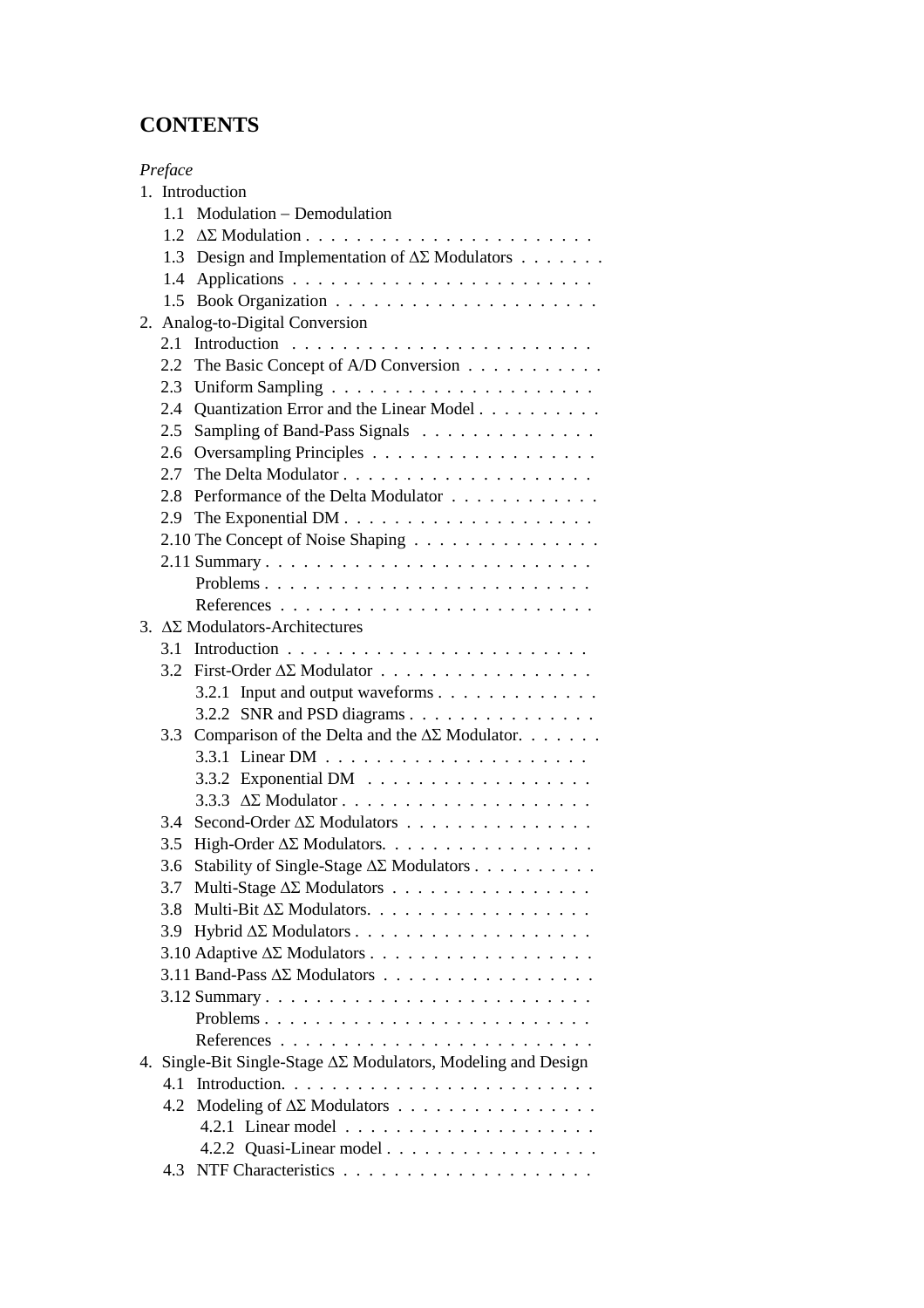| 4.4 | Stability of $\Delta \Sigma$ Modulators                                       |
|-----|-------------------------------------------------------------------------------|
| 4.5 |                                                                               |
| 4.6 | Noise Transfer Function Determination.                                        |
|     | 4.6.1 Optimizing the position of zeros                                        |
|     | 4.6.2 Optimizing the position of poles                                        |
|     | 4.7 ΔΣ Modulator Assessment                                                   |
| 4.8 |                                                                               |
|     | Problems                                                                      |
|     |                                                                               |
|     | 5. Implementation of $\Delta\Sigma$ Modulators                                |
| 5.1 |                                                                               |
|     | 5.2 Basic Blocks of a $\Delta \Sigma$ Modulator for Analog-to-Digital         |
|     |                                                                               |
|     |                                                                               |
|     | 5.2.1 The loop filter $\ldots \ldots \ldots \ldots \ldots \ldots$             |
|     |                                                                               |
| 5.3 | Continuous-Time Loop Filter implementation                                    |
| 5.4 | Circuit Design of a 1 <sup>st</sup> -Order $\Delta \Sigma$ Modulator          |
| 5.5 | Circuit Design of a $2^{nd}$ -Order $\Delta \Sigma$ Modulator                 |
| 5.6 | Circuit Design of a $3^{rd}$ -Order $\Delta \Sigma$ Modulator                 |
| 5.7 | Circuit Design of a 4 <sup>th</sup> -Order Band-pass $\Delta\Sigma$ Modulator |
| 5.8 | Testing the Operation of $\Delta\Sigma$ Modulators Experimentally             |
| 5.9 | Low-Power, Low-Voltage $\Delta \Sigma$ Modulators                             |
|     | 5.10 Comments and Conclusions                                                 |
|     |                                                                               |
|     |                                                                               |
|     | Appendix: Z Transforms of Common Sequences                                    |
|     | 6. Practical Limitations of $\Delta\Sigma$ Modulators                         |
| 6.1 |                                                                               |
| 6.2 | Practical Circuit Limitations                                                 |
|     | 6.2.1 Noise sources in the $\Delta \Sigma$ loop                               |
| 6.3 |                                                                               |
|     |                                                                               |
|     | 6.3.2 CT active RC circuits                                                   |
| 6.4 | Effects of the Opamp non-Idealities.                                          |
|     | 6.4.1 Thermal and flicker noise and DC offset of the                          |
|     | opamp                                                                         |
|     |                                                                               |
|     | 6.4.3 Finite bandwidth and slew-rate of the opamp                             |
|     |                                                                               |
| 6.5 | Effect of Jitter                                                              |
|     |                                                                               |
|     | 6.5.2 CT active RC circuits                                                   |
| 6.6 | The Effect of Rise and Fall Times of DAC Pulses in CT                         |
|     |                                                                               |
| 6.7 | A Comparison of SC and CT active RC Circuits                                  |
| 6.8 |                                                                               |
| 6.9 |                                                                               |
|     |                                                                               |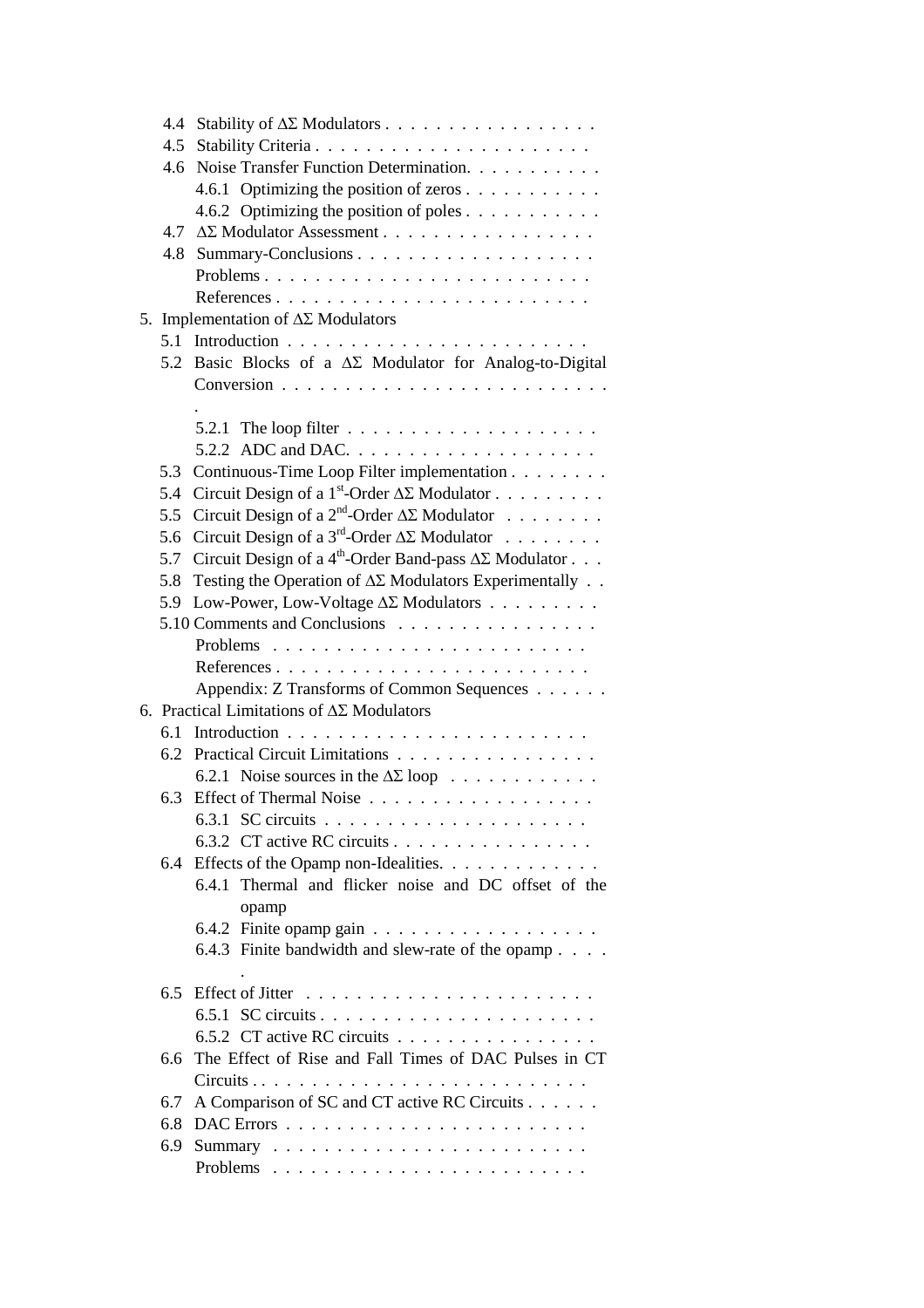|     | 7. Stabilization and Suppression of Tones for the Higher-Order  |
|-----|-----------------------------------------------------------------|
|     | Single-Stage $\Delta\Sigma$ Modulators                          |
|     |                                                                 |
|     | 7.2 Bounds of the Quantizer Input Using the Variable Gain       |
|     |                                                                 |
| 7.3 |                                                                 |
|     | 7.3.1 Resetting the integrators                                 |
|     | 7.3.2 Clipping the integrators $\dots \dots \dots \dots \dots$  |
|     | 7.3.3 Activation of local feedback loops around the             |
|     |                                                                 |
|     |                                                                 |
|     | 7.3.4 Reducing the order of the loop filter                     |
| 7.4 | Comparison of the stabilization methods                         |
| 7.5 |                                                                 |
|     |                                                                 |
|     |                                                                 |
|     | 7.6.2 Chaotic $\Delta \Sigma$ modulators                        |
|     |                                                                 |
|     | 7.6.4 Comparison of fixed techniques                            |
|     |                                                                 |
|     |                                                                 |
|     | 7.7.2 Adaptive bit-flipping                                     |
|     | 7.7.3 Comparison of the adaptive techniques                     |
|     |                                                                 |
|     |                                                                 |
|     | 8. Decimation, Interpolation and Converters                     |
|     |                                                                 |
|     |                                                                 |
|     |                                                                 |
|     |                                                                 |
|     | 8.2.3 Decimation and interpolation filters                      |
|     | 8.2.4 Multi-stage rate conversion                               |
|     |                                                                 |
|     | 8.2.6 Fractional rate conversion                                |
|     | 8.3 $\Delta\Sigma$ Modulators for ADC                           |
|     | 8.4 ΔΣ Modulators for DAC                                       |
| 8.5 |                                                                 |
|     | References                                                      |
|     | 9. Applications                                                 |
|     |                                                                 |
|     | 9.2 $\Delta \Sigma$ Modulation in Digital Radio                 |
|     | 9.2.1 Conversion bandwidth and resolution                       |
|     | 9.2.2 Sampling rate $\ldots \ldots \ldots \ldots \ldots \ldots$ |
|     |                                                                 |
|     | 9.3.1 Principles of the PLL operation                           |
|     | 9.3.2 $\Delta \Sigma$ Modulation in frequency synthesis         |
|     | 9.4 Clock Generators Using $\Delta \Sigma$ Modulation           |
| 9.5 | ΔΣ Modulation in Analog-Input Digital Phase-Locked              |
|     |                                                                 |